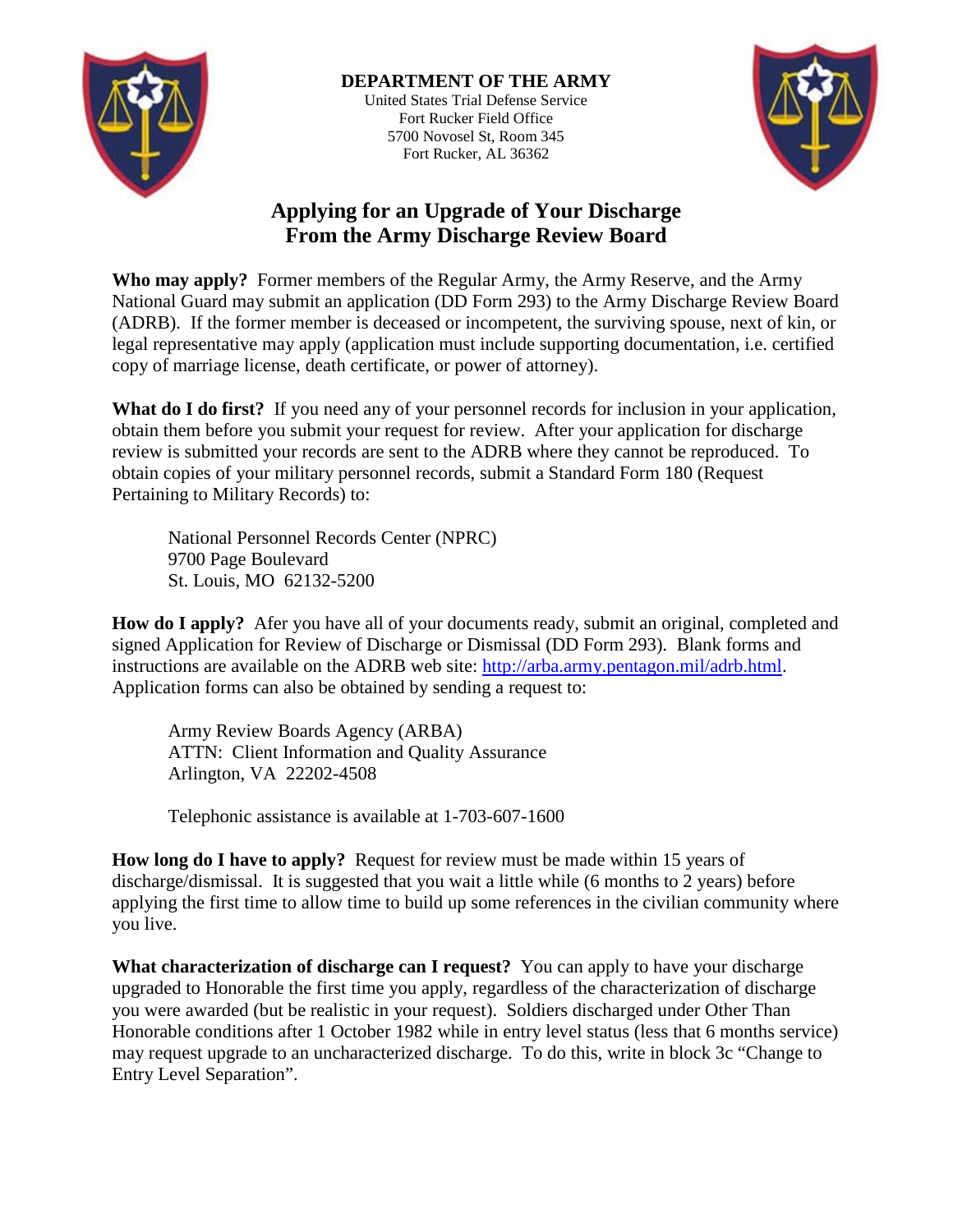## **What reasons justify an upgrade of my discharge? There are two grounds for upgrading a discharge:**

- (a) Propriety requesting change in discharge due to an error in the application of a regulation, statute, constitutional provision or other source of law.
- (b) Equity requesting change in discharge due to: (1) the policies and procedures under which you were discharged differing in material respects from those currently applicable on a service-wide basis, (2) the discharge being inconsistent with the standards of discipline in the military service of which you were a member at the time of issuance, (3) your exemplary service record and other evidence presented to the ADRB, or (4) your capability to serve (age, educational level and aptitude scores; family and personal problems; capricious actions; or discrimination).

**Can I appear personally before the review board?** Yes. There are three types of reviews, two involve personal appearances.

- (1) Resident Panel Hearing a review involving an appearance before the ADRB in Arlington, VA, by you and/or your counsel or representative (all expenses for travel and/or appearance are incurred by you).
- (2) Traveling Panel Hearing a review involving an appearance before the ADRB at the regional location you request by you and/or your counsel or representative (all expenses for travel and/or appearance are incurred by you). The traveling panel holds reviews at each regional location approximately 1 time yearly.
- (3) Record a review of the application, available service record, and documents submitted by you or on your behalf (no personal appearance by you and/or your counsel or representative).

**Can I submit a brief or supporting cases, regulations, previous decisions, etc. with my application?** Yes. However, when a brief is submitted it is strongly recommended that the specific issues discussed in the brief be listed separately at the beginning of the brief and identified in the issues block of the DD Form 293 separately (with reference to the page, paragraph and sentence where they are discussed in the brief). Attach copies of cited cases, excerpts from regulations, and previous decisions to save time for the review process.

**What if I want to apply for a change in my "Reason for Discharge"?** You must specifically note that as a reason for your application in Block 3c of the application and provide documents to support your issue(s). Otherwise, the board will assume you are applying for an upgrade of the characterization of your discharge only.